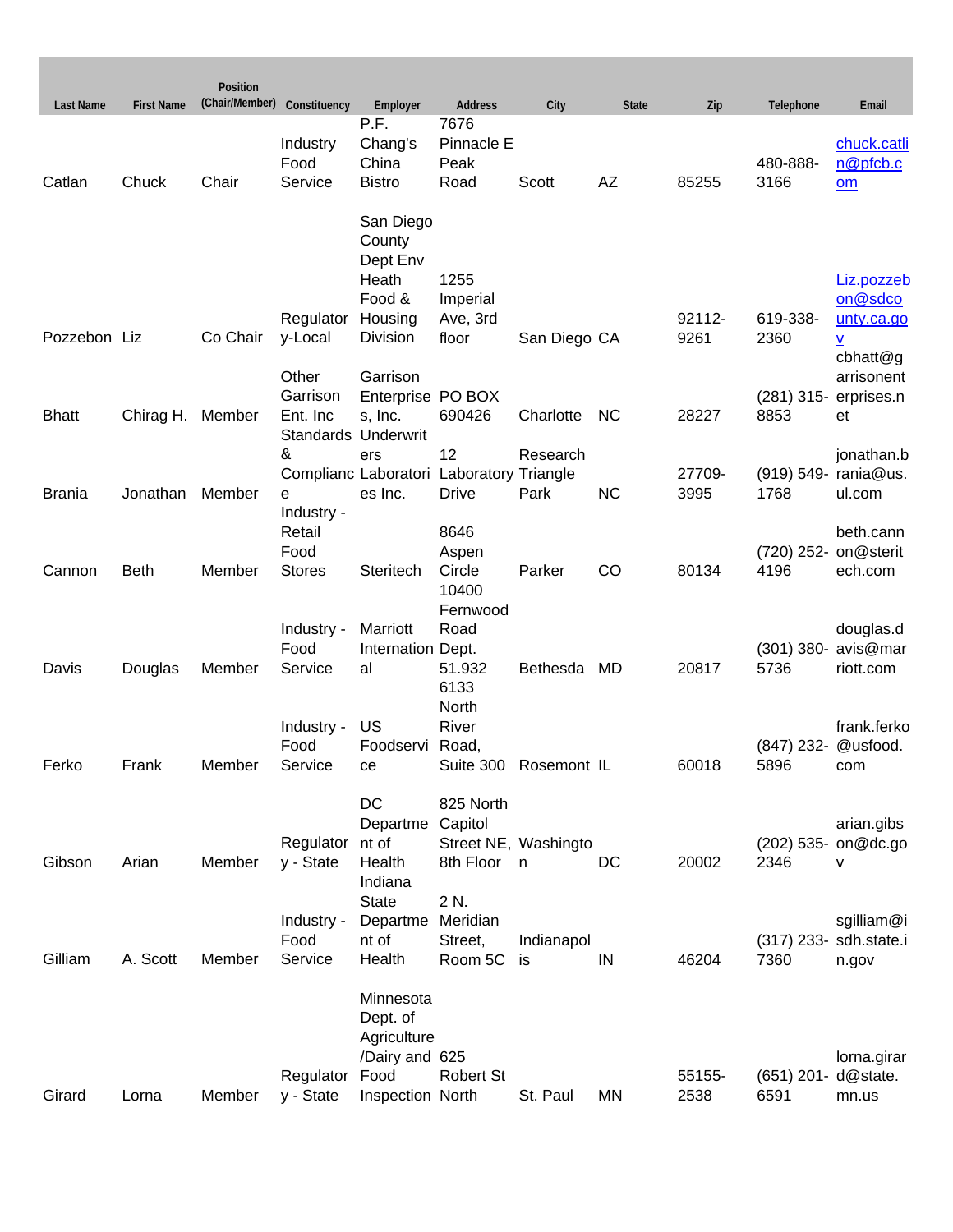| Bill        | Member                          | Regulator<br>y - Local                         | Mecklenb<br>urg<br>County<br>Health<br>Departme<br>nt                                   | 700 N.<br><b>Tryon</b><br>Street,<br>Suite 208                                                                                                                                                                          | Charlotte                                                                                                                                                                             | <b>NC</b>                                                                                                                                 | 28202-<br>2236         | 5533                    | bill.hardist<br>er@meckl<br>(704) 336- enburgcou<br>ntync.gov                                                                 |
|-------------|---------------------------------|------------------------------------------------|-----------------------------------------------------------------------------------------|-------------------------------------------------------------------------------------------------------------------------------------------------------------------------------------------------------------------------|---------------------------------------------------------------------------------------------------------------------------------------------------------------------------------------|-------------------------------------------------------------------------------------------------------------------------------------------|------------------------|-------------------------|-------------------------------------------------------------------------------------------------------------------------------|
|             |                                 | Software                                       | United                                                                                  | 7830                                                                                                                                                                                                                    |                                                                                                                                                                                       |                                                                                                                                           |                        |                         | chargrave                                                                                                                     |
|             |                                 |                                                |                                                                                         |                                                                                                                                                                                                                         |                                                                                                                                                                                       |                                                                                                                                           |                        |                         | @unitedte<br>xas.com                                                                                                          |
|             |                                 |                                                | DHHS-                                                                                   |                                                                                                                                                                                                                         |                                                                                                                                                                                       |                                                                                                                                           |                        |                         |                                                                                                                               |
|             |                                 | Industry -                                     |                                                                                         |                                                                                                                                                                                                                         |                                                                                                                                                                                       |                                                                                                                                           |                        |                         | troy.huffm                                                                                                                    |
| <b>Troy</b> | Member                          | Service                                        | Health<br>Harris<br>County<br>Public<br>Health                                          |                                                                                                                                                                                                                         |                                                                                                                                                                                       | <b>NE</b>                                                                                                                                 | 5026                   | 0387                    | ne.gov                                                                                                                        |
|             |                                 |                                                |                                                                                         |                                                                                                                                                                                                                         |                                                                                                                                                                                       |                                                                                                                                           |                        |                         |                                                                                                                               |
|             |                                 |                                                |                                                                                         | Loop                                                                                                                                                                                                                    |                                                                                                                                                                                       |                                                                                                                                           |                        |                         | (713) 439- jlane@hcp                                                                                                          |
| Janet       | Member                          | <b>Services</b>                                | <b>Services</b><br>Fairfax                                                              | South                                                                                                                                                                                                                   | Houston                                                                                                                                                                               | <b>TX</b>                                                                                                                                 | 77027                  | 6267                    | hes.org                                                                                                                       |
|             |                                 |                                                | County                                                                                  | 10777                                                                                                                                                                                                                   |                                                                                                                                                                                       |                                                                                                                                           |                        |                         | david.lawr                                                                                                                    |
|             |                                 |                                                |                                                                                         |                                                                                                                                                                                                                         |                                                                                                                                                                                       |                                                                                                                                           |                        |                         | ence@fair                                                                                                                     |
| David       | Member                          |                                                |                                                                                         | Suite 111                                                                                                                                                                                                               | Fairfax                                                                                                                                                                               | VA                                                                                                                                        | 22030                  | 8435                    | gov                                                                                                                           |
|             |                                 |                                                |                                                                                         |                                                                                                                                                                                                                         |                                                                                                                                                                                       |                                                                                                                                           |                        |                         |                                                                                                                               |
|             |                                 |                                                |                                                                                         |                                                                                                                                                                                                                         |                                                                                                                                                                                       |                                                                                                                                           |                        |                         |                                                                                                                               |
| Jeff        | Member                          | Services                                       | ts Inc.                                                                                 | <b>Drive</b>                                                                                                                                                                                                            | Orlando                                                                                                                                                                               | <b>FL</b>                                                                                                                                 | 32809                  | 5861                    | arden.com                                                                                                                     |
|             |                                 |                                                |                                                                                         |                                                                                                                                                                                                                         |                                                                                                                                                                                       |                                                                                                                                           |                        |                         | lori.lemast                                                                                                                   |
|             |                                 | Regulator                                      | nt of                                                                                   |                                                                                                                                                                                                                         |                                                                                                                                                                                       |                                                                                                                                           | 37247-                 | $(615)$ 741-            | er@state.t                                                                                                                    |
| Lori        | Member                          | y - State                                      | Health                                                                                  | Floor                                                                                                                                                                                                                   | Nashville                                                                                                                                                                             | TN                                                                                                                                        | 3901                   | 7206                    | n.us                                                                                                                          |
|             |                                 |                                                |                                                                                         |                                                                                                                                                                                                                         |                                                                                                                                                                                       |                                                                                                                                           |                        |                         | tatiana.lor                                                                                                                   |
|             |                                 | Food                                           | Ecolab                                                                                  | St. N,                                                                                                                                                                                                                  |                                                                                                                                                                                       |                                                                                                                                           | 55102-                 |                         | (540) 381- ca@ecola                                                                                                           |
| Tatiana     | Member                          | Service                                        | Inc.                                                                                    | <b>EUC-11</b>                                                                                                                                                                                                           | St. Paul                                                                                                                                                                              | MN                                                                                                                                        | 1390                   | 7968                    | b.com                                                                                                                         |
|             |                                 |                                                | Restauran<br>t and                                                                      |                                                                                                                                                                                                                         |                                                                                                                                                                                       |                                                                                                                                           |                        |                         |                                                                                                                               |
|             |                                 |                                                |                                                                                         |                                                                                                                                                                                                                         |                                                                                                                                                                                       |                                                                                                                                           |                        |                         |                                                                                                                               |
| Jeff        | Member                          | y - State                                      | n.                                                                                      | <b>Street</b>                                                                                                                                                                                                           | ee                                                                                                                                                                                    | FL                                                                                                                                        | 32301                  | 2581                    | .org                                                                                                                          |
|             |                                 | Other -                                        | Florida                                                                                 | 4052 Bald                                                                                                                                                                                                               |                                                                                                                                                                                       |                                                                                                                                           |                        |                         |                                                                                                                               |
|             |                                 | Software                                       |                                                                                         | Cypress                                                                                                                                                                                                                 |                                                                                                                                                                                       |                                                                                                                                           |                        |                         | ric_mathis                                                                                                                    |
|             |                                 |                                                |                                                                                         | Way, Bin                                                                                                                                                                                                                | Tallahass                                                                                                                                                                             |                                                                                                                                           | 32399-                 | $(850)$ 245-            | @doh.stat                                                                                                                     |
|             |                                 |                                                |                                                                                         |                                                                                                                                                                                                                         |                                                                                                                                                                                       |                                                                                                                                           |                        |                         | e.fl.us<br>cmcguf01                                                                                                           |
|             |                                 |                                                |                                                                                         |                                                                                                                                                                                                                         |                                                                                                                                                                                       |                                                                                                                                           |                        | (972) 828- @7-          |                                                                                                                               |
|             |                                 | y - State                                      | Inc.                                                                                    | e Lane                                                                                                                                                                                                                  | e                                                                                                                                                                                     | <b>TX</b>                                                                                                                                 | 75137                  | 6844                    | 11.com                                                                                                                        |
| Luebkema    | Cheryn<br>Michael<br><b>Ric</b> | Member<br>Member<br>McGuffey Charles E. Member | Other -<br>У<br>Food<br>Other-<br>Other -<br>Sanitation<br>Industry -<br>Regulator<br>У | <b>Technolog Supermar</b><br>kets<br>Public<br>and<br>Laboratory ntal<br>Health<br>Departme<br>Academia nt<br>Darden<br><b>TN</b><br>Departme<br>Florida<br>Lodging<br>Technolog nt of<br>Health<br>Regulator 7-Eleven, | Orlando<br>Ave<br>Division of 301<br>Main<br>Street,<br>5900 Like<br><b>Restauran Ellenor</b><br>425 5th<br>370<br>Wabasha<br>230 S.<br>Associatio Adams<br>Departme<br>A08<br>1626 S | Lubbock<br>Centennial<br>Mall South Lincoln<br>Environme 2223 West<br>Ave N, 3rd<br><b>Tallahass</b><br>ee<br><b>Greenston Duncanvill</b> | <b>TX</b><br><b>FL</b> | 79423<br>68509-<br>1710 | $(806)$ 791-<br>0220<br>(402) 471- an@dhhs.<br>(703) 246- faxcounty.<br>(407) 245- jleever@d<br>(850) 879- geoff@frla<br>4277 |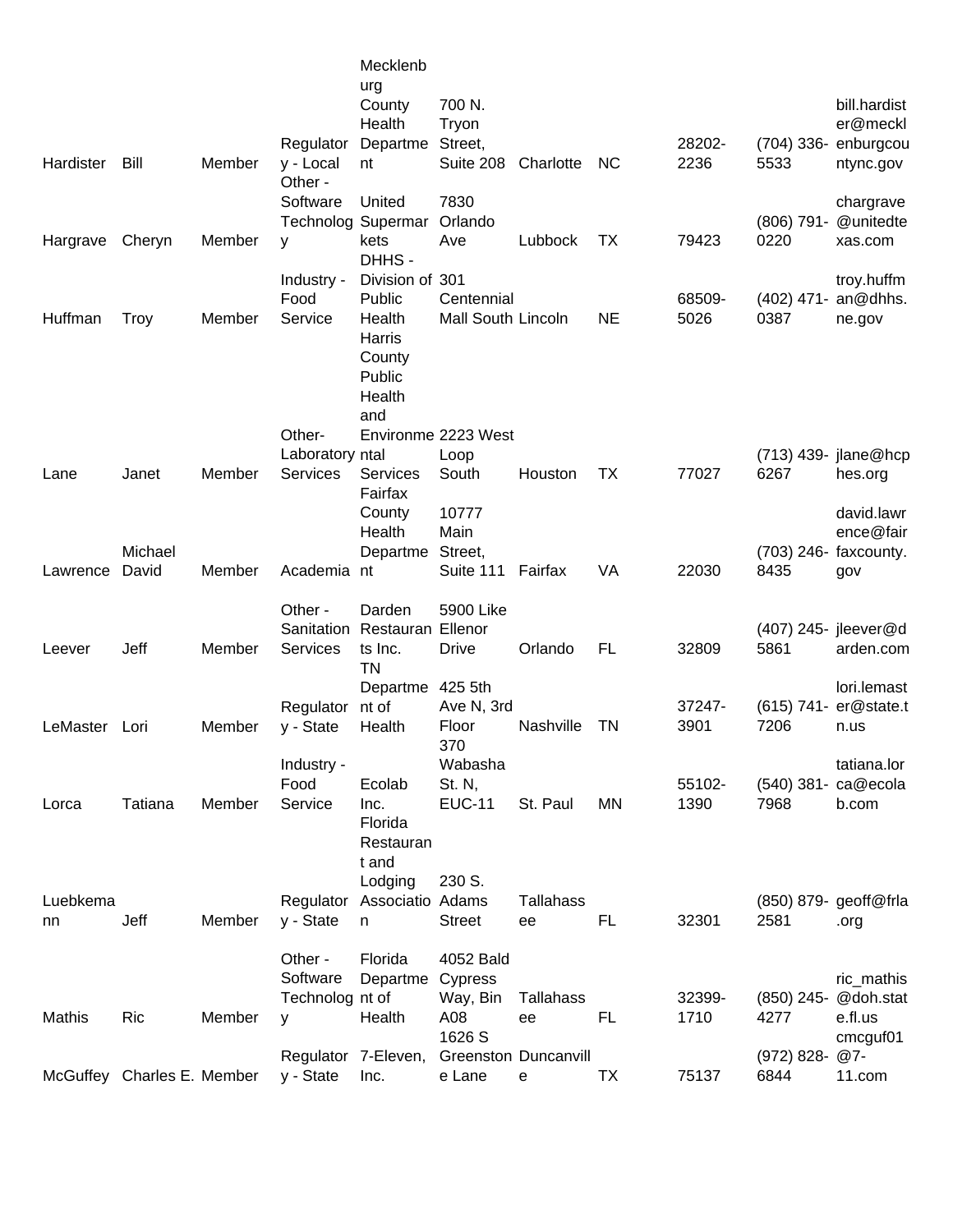| <b>Miles</b> | Pamela   | Member | Regulator<br>y - State            | Virginia<br>Dept. of<br>Agriculture 102<br>and<br>Consumer Street,<br><b>Services</b><br>Pennsylva<br>nia Dept. | Governor                                | Room 349 Richmond VA |           | 23219          | 0412                  | pamela.mi<br>les@vdac<br>(804) 786- s.virginia.g<br>OV |
|--------------|----------|--------|-----------------------------------|-----------------------------------------------------------------------------------------------------------------|-----------------------------------------|----------------------|-----------|----------------|-----------------------|--------------------------------------------------------|
| Morris       | Sheri L. | Member | Regulator<br>y - State<br>Other - | of<br>Agriculture 2301<br>/Div. of<br>Food<br>Safety<br>Yum!<br><b>Brands</b>                                   | North<br>Cameron<br><b>Street</b>       | Harrisburg PA        |           | 17110-<br>9408 | $(717) 787 -$<br>4315 | shmorris<br>@state.pa<br>.us                           |
| <b>Nesel</b> | Nancy    | Member | and<br>е                          | Standards Inc. (Long<br><b>John</b><br>Complianc Silvers/A& Sanders<br>W)                                       | 1900<br>Colonel<br>Lane                 | Louisville           | KY        | 40228          | $(502) 874 -$<br>8493 | nancy.nes<br>el@yum.c<br>om                            |
| Paulus       | Colleen  | Member | Regulator nt of                   | Minnesota<br>Departme 625 North<br>Health                                                                       | Robert<br><b>Street</b>                 | St. Paul             | <b>MN</b> | 55155          | 4507                  | colleen.pa<br>ulus@heal<br>(651) 201- th.state.m       |
|              |          |        | y - Local                         | <b>NC</b><br>Departme<br>nt of<br>Environme 2243                                                                |                                         |                      |           |                |                       | n.us                                                   |
|              |          |        | Other -                           | nt and                                                                                                          | Allison                                 |                      |           |                |                       | cindy.penl                                             |
| Penland      | Cindy    | Member | Sanitation<br><b>Services</b>     | Natural<br><b>Resources Road</b><br>Oregon                                                                      | Watts<br>800 NE                         | Franklin             | <b>NC</b> | 28734          | 0415                  | (828) 524- and@ncm<br>ail.net                          |
| Pippert      | Eric     | Member | Industry -<br>Food<br>Service     | Public<br>Health<br><b>Division</b>                                                                             | Oregon<br>Street,<br>Suite 608 Portland |                      | <b>OR</b> | 97232          | 0453                  | eric.a.pipp<br>(971) 673- ert@state.<br>or.us          |
|              |          |        | Industry -                        | <b>Brinker</b>                                                                                                  | 6700 LBJ                                |                      |           |                |                       | andrew.pl                                              |
| Plante       | Andrew   | Member | Food<br>Service                   | <b>Internation Freeway</b><br>al                                                                                | Suite 3105 Dallas<br>One Dave           |                      | <b>TX</b> | 75240          | 1778                  | (972) 770- ante@brin<br>ker.com                        |
| Schnipke     | Jill     | Member | Industry -<br>Food<br>Service     | Wendy's<br>Internation Blvd., PO<br>al, Inc.                                                                    | Thomas<br><b>Box 256</b>                | Dublin               | OH        | 43017          |                       | jill_schnip<br>ke@wend<br>ys.com                       |
|              |          |        |                                   | Alabama<br>Departme<br>nt of                                                                                    | 201<br>Monroe                           |                      |           |                |                       | msestak@                                               |
| Sestak       | Mark     | Member | Regulator<br>y - Local            | Public<br>Health<br>Springfield<br>/Greene<br>County                                                            | Street,<br>Suite 1250 ry                | Montgome             | <b>AL</b> | 36104          | 5375                  | (334) 206- adph.state<br>.al.us                        |
|              |          |        | Regulator                         | Health<br>Departme                                                                                              | 320 E.                                  |                      |           |                | $(417) 864 -$         | rsharp@s<br>pringfield                                 |
| Sharp        | Roxanne  | Member | y - Local                         | nt                                                                                                              | Central                                 | Springfield MO       |           | 65802          | 1426                  | mo.gov                                                 |